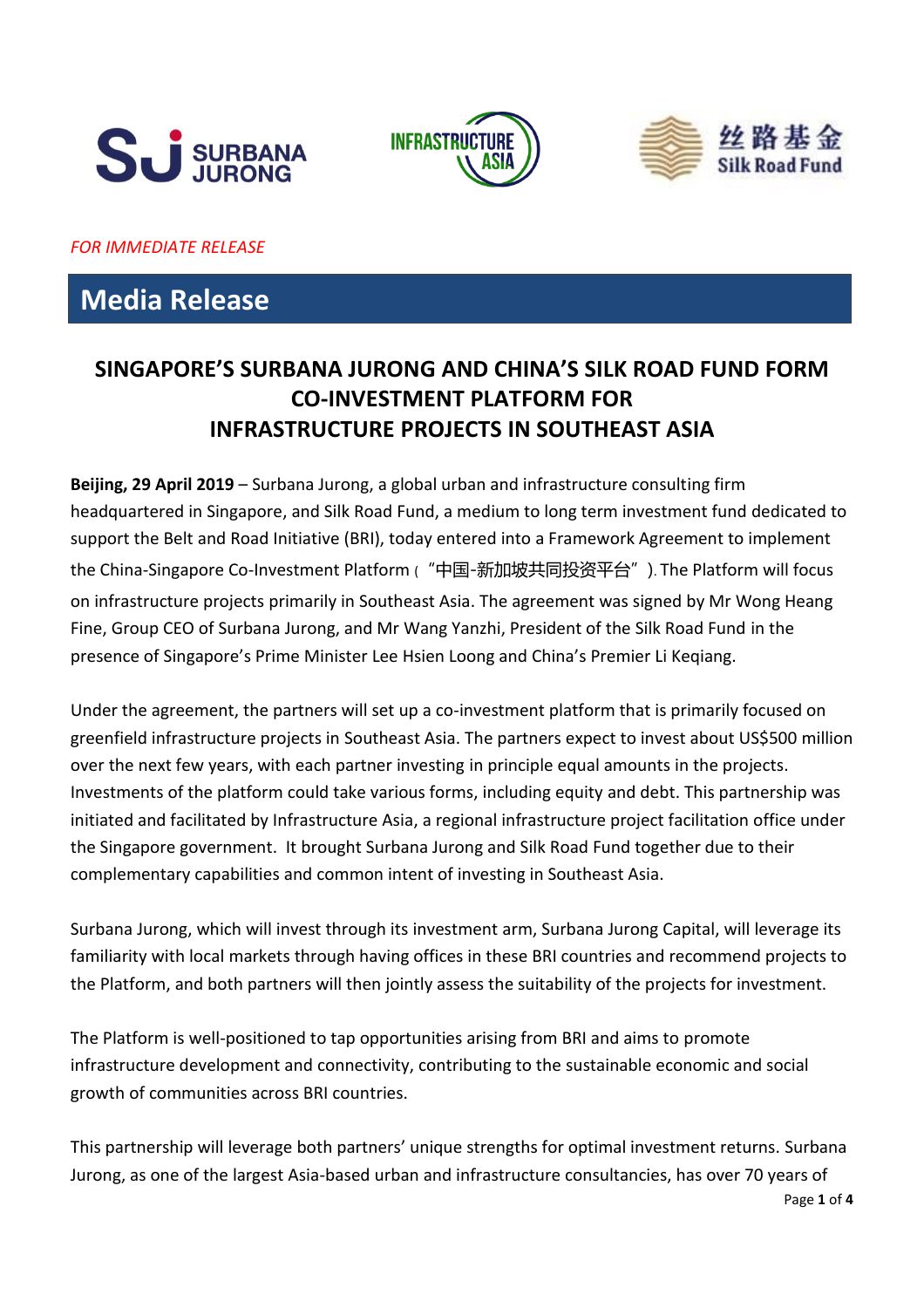successful project deliveries and multi-disciplinary operating teams in over 40 countries, giving it unique insights into projects' viability. Silk Road Fund Co. brings to the partnership years of experience and expertise, having invested in dozens of infrastructure projects in diverse markets. It also boasts wide networks within and outside China and has strong access to capital.

Mr Wong Heang Fine, Group Chief Executive Officer of Surbana Jurong (盛裕集团总裁黄显辉) said, "Infrastructure development is an important driver of connectivity and economic growth. As Southeast Asia continues to grow and see huge demand for infrastructure, the opportunities for the China-Singapore Co-Investment Platform are immense. Contributing our multi-disciplinary technical urban and infrastructure know how, as well as our extensive and deep sourcing and operating knowledge globally, we are excited to partner Silk Road Fund, as we look to combine our capabilities in investing and project risk analysis to deliver sustainable returns."

Mr Wang Yanzhi, President of Silk Road Fund (丝路基金总经理王燕之), said, "Silk Road Fund is strongly committed to advancing economic and social development of Southeast Asia through infrastructure investments, and we are happy to have Surbana Jurong and Infrastructure Asia as our partners. Leveraging each party's complementary networks and know-hows, this Co-Investment Platform will take market-driven approach and strike a good balance among project returns, social progress and environmental protection. We look forward to working closely with our partners on future projects and making the Platform a testament to the shared vision of the Belt and Road Initiative."

Mr Seth Tan, Executive Director of Infrastructure Asia (亚洲基础设施办公室总裁陈庆辉), said, "The right partnership, such as this co-investment platform, can help better source, conduct proper due diligence on, and bring to the fore addressable and bankable regional infrastructure opportunities. Moreover, the platform's positioning is an important offering to regional demand markets. Infrastructure Asia will continue to support the Co-Investment Platform by, for example, highlighting opportunities to the platform."

*- End -*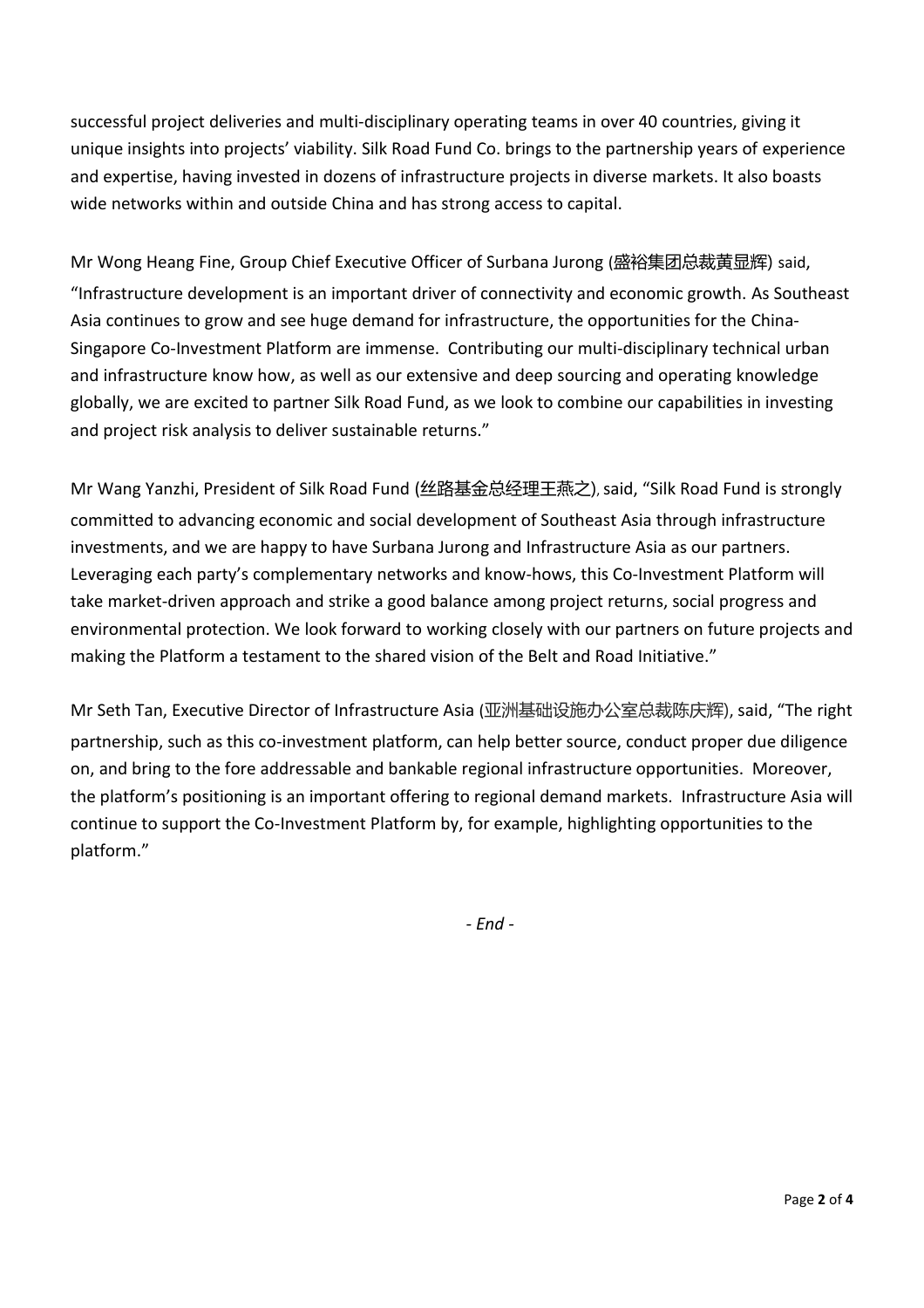### **About Surbana Jurong (盛裕集团)**

Surbana Jurong is one of the largest Asia-based urban and infrastructure consulting firms. Leveraging technology and creativity, Surbana Jurong provides best-in-class consultancy solutions across the entire value chain of the urbanisation and infrastructure domains.

Headquartered in Singapore, the Surbana Jurong Group has a global workforce of over 14,500 employees in more than 130 offices across over 40 countries in Asia, Australia, UK, the Middle East, Africa and the Americas, and an annual turnover of around S\$1.5 billion. The Surbana Jurong Group of companies include SMEC and Robert Bird Group in Australia, Sino-Sun in China, AETOS, KTP, SAA in Singapore and B+H in Canada.

Surbana Jurong has a track record of close to 70 years and has built more than a million homes in Singapore, crafted master plans for more than 30 countries and developed over 100 industrial parks globally.

Surbana Jurong's motto 'Building Cities, Shaping Lives' reflects its belief that development is more than just steel and concrete. Surbana Jurong creates spaces and designs infrastructure where people live, work and play, shaping cities into homes with sustainable jobs where communities and businesses can flourish.

#### **About Silk Road Fund Co. Ltd (丝路基金)**

Silk Road Fund Co., Ltd. ("SRF") is a Beijing-based medium to long term investment fund established under the PRC Company Law on December 29, 2014. The committed funding in SRF announced by the Chinese government is USD40 billion and RMB100 billion. SRF endeavors to enhance the connectivity of the Chinese economy with the rest of the world and promote the development and prosperity of both China and other countries.

SRF focuses on projects with optimal risk-return profiles in broad sectors such as infrastructure, energy & resources, industrials and financial services. It seeks to achieve its own financial sustainability and good investment returns for the shareholders in the medium to long run.

SRF's investment takes a variety of forms, including primarily direct equity investment, as well as debt financing and investment in other funds. SRF is also mandated to sponsor and establish investment funds with domestic or international financial institutions.

As a responsible corporate citizen, SRF strives to comply with all applicable laws and attaches great importance to environmental protection and sustainable development. It is committed to bridging people across the world and building a better global community together with its business partners.

#### **About Infrastructure Asia (新加坡亚洲基础设施办公室)**

Infrastructure Asia ("IA") aims to support Asia's social and economic growth through infrastructure development. IA was established by the Enterprise Singapore and Monetary Authority of Singapore to support infrastructure financing and development in the region. It does so through early project scoping, best practice sharing and brokering, harnessing Singapore's best-in-class infrastructure ecosystem (international developers, engineering and professional services, along with financial institutions and multilateral development entities).

It also works hand-in-hand with global players in the regional infrastructure ecosystem, and leverages the collective capabilities and networks of various government agencies to catalyse more trade and investments into infrastructure in the region.